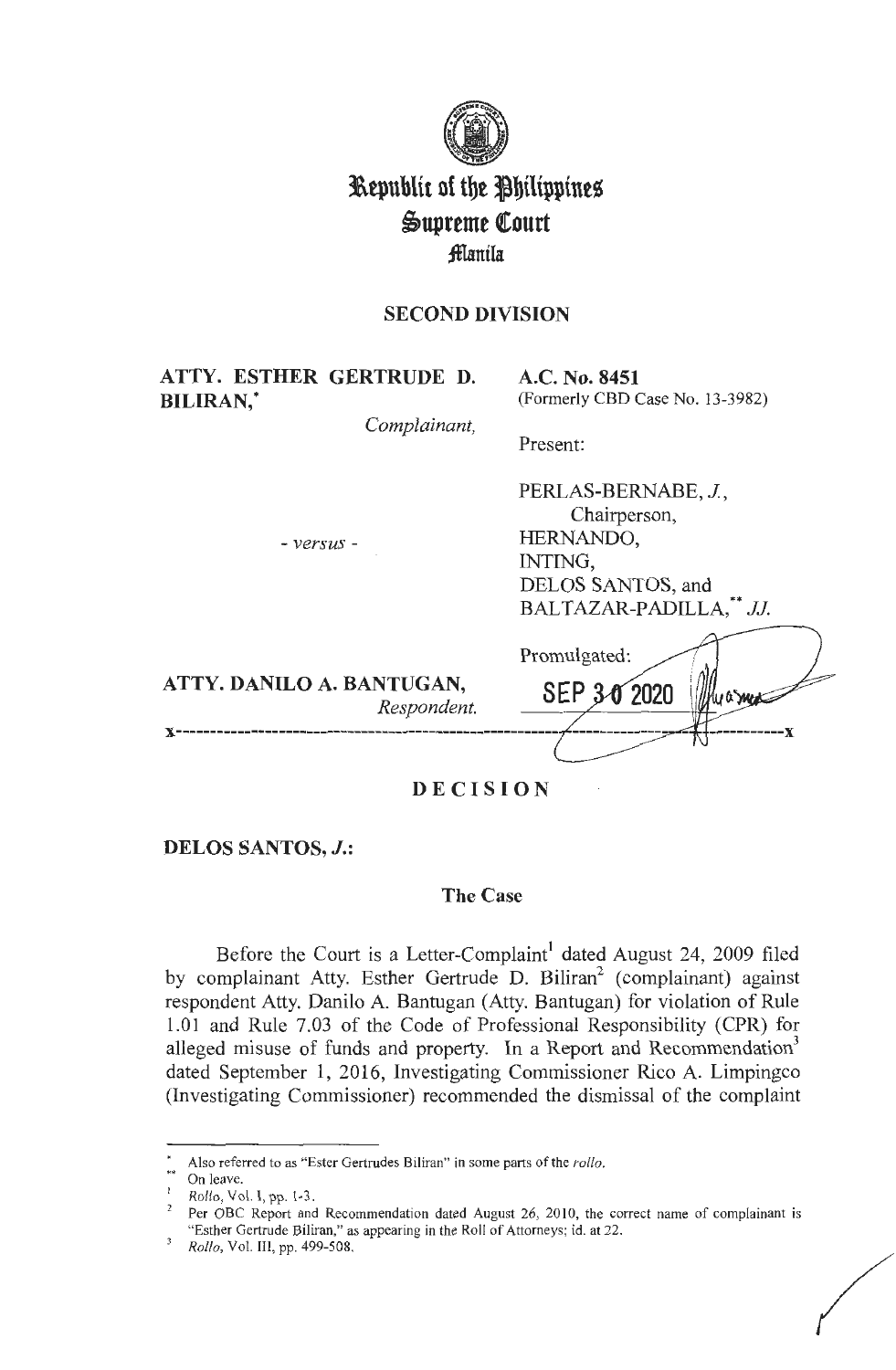without prejudice to its re-filing with sufficient evidence. In a Resolution<sup>4</sup> dated March 1, 2017, the Integrated Bar of the Philippines-Board of Governors (IBP-BOG) reversed the findings of the Investigating Commissioner and recommended the penalty of suspension from the practice of law for two years.

#### **The Facts**

Complainant is a member of the IBP-Bohol Chapter (IBP-Bohol). On September 14, 2009, she filed a Letter-Complaint before the Office of the Court Administrator (OCA) charging respondent Atty. Bantugan with misuse of funds and property of the Legal Assistance for Effective Law Enforcement Program (LAELEP) and claiming that the IBP-Bohol failed to file the appropriate criminal and/or administrative action against Atty. Bantugan.

Atty. Bantugan is a member of the IBP-Bohol and LAELEP. LAELEP is a joint project of the Provincial Government of Bohol and the IBP-Bohol aimed at assisting police officers in the performance of their functions through litigation and education.<sup>5</sup> Subsequently, this project was extended to benefit *barangay tanods,* firemen, jail officers, and provincial jail guards. The provincial government provides for the funds while the IBP-Bohol implements the project.

On April 19 and 20, 2002, the LAELEP held live-in seminars which incurred expenses for food and accommodation. Complainant alleged that Atty. Bantugan took a check payable to cash in the amount of P27,500.00 from LAELEP/IBP-Bohol staff which was intended for JJ's Seafood Village as payment. Atty. Bantugan undertook to pay the establishment and such payment was recorded in LAELEP's accounting books as paid. However, no payment was effected and demands were made by the owner of JJ's Seafood Village. Thus, during the succeeding administration of IBP-Bohol (2005-2007), a Special Committee $<sup>6</sup>$  was formed to investigate LAELEP and</sup> Atty. Bantugan, and make recommendations therefor.

On December 19, 2006, the Special Committee recommended *"the filing of administrative, civil and/or criminal action to the person/persons concerned, if evidence so warrants.*"<sup>7</sup> During the course of their investigation, the Special Committee discovered that in addition to the nonpayment to JJ's Seafood Village, there were other instances of

<sup>4</sup>Id. at 498.

*Rollo,* Vol. I, p. I.

<sup>6</sup>The Special Committee constituted by !BP-Bohol is composed of Chairman Atty. Boler Binamira and members Retired Judges Felicisimo Maisog, Jr. and Gervasio Lopena. *Rollo*, Vol. 1. p. 13.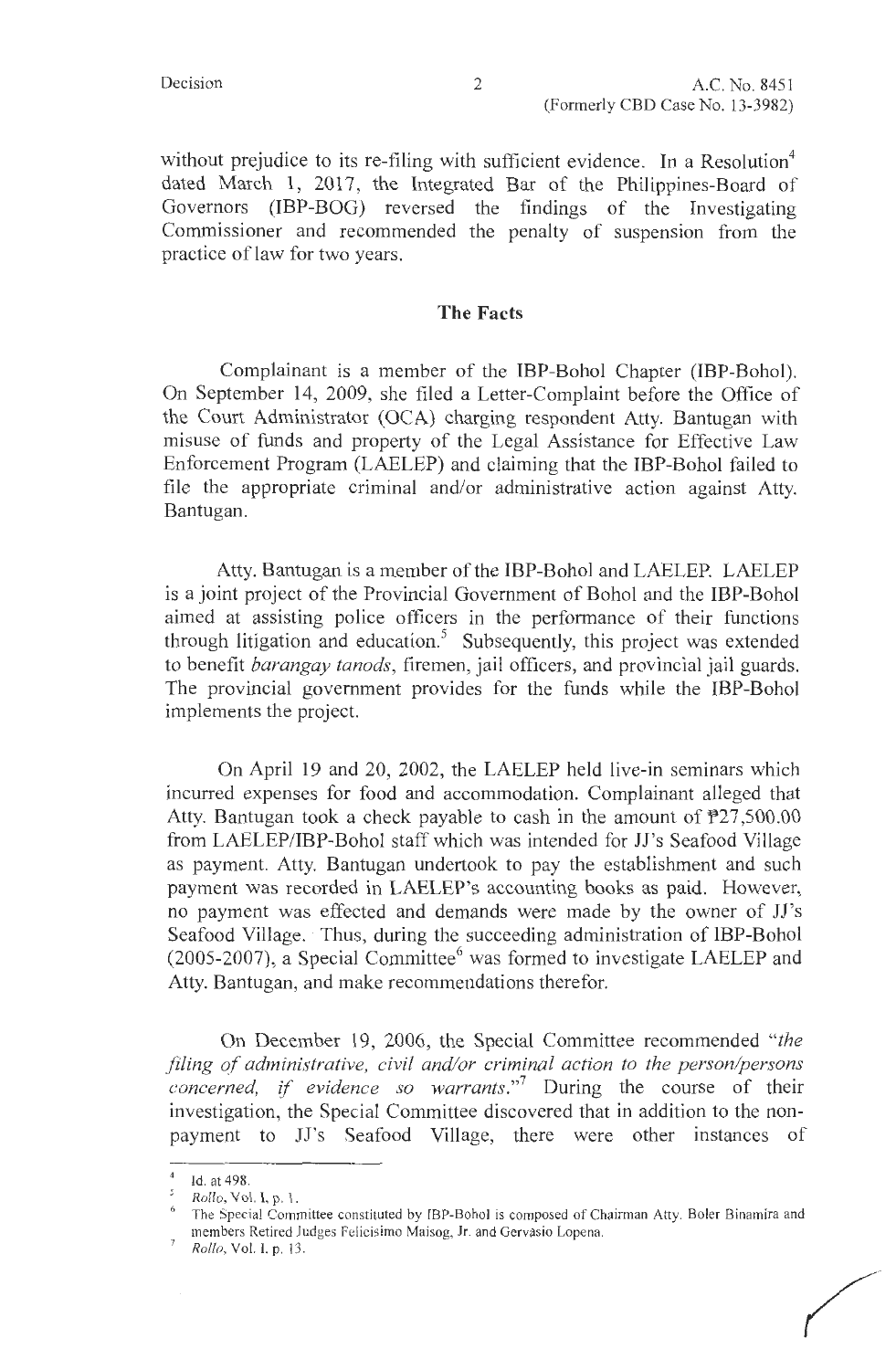misappropriation which involved Atty. Bantugan. For reference, the Special Committee's Final Report/Recommendation<sup>8</sup> is quoted as follows:

## 1. COMBAT PAY DEDUCTIONS

The committee believes that all money collected is a public fund hence, there must be a proper liquidation to be prepared and submitted to the LAELEP Office.

## 2. BALANCE IN JJ'S [SEAFOOD VILLAGE]

Although the account is now fully paid but we cannot comprehend why personal checks [were] issued and eventually dishonored by the bank. Payment was only effected after the investigation was conducted and upon demands made by the restaurant owner.

## 3. PNP HANDBOOK

We found out that this was fully paid on December 03, 2002 and until now, the PNP [H]andbook is not yet delivered. Presently, the draft is under proof reading by Atty. Cristifil Baluma, who promised to complete the job by early [January of] 2007.

## 4. LAPTOP

The [laptop] was borrowed by Atty. Danilo A. Bantugan on December 15, 2005 and returned on October 31, 2006 after written and oral demands were made by the Investigating Committee.

The Committee recommends that any property of the LAELEP before it can be taken out by any borrower should accomplish a borrower's card indicating the date it was borrowed and the date to be returned which must not exceed two days and must be duly approved by the IBP President countersigned by the LAELEP Chairman.

#### 5. TRIP TO SINGAPORE

The Committee believes that this expenditure must also be subject to liquidation, as this also involves public funds. During the IBP Board Meeting on Sept. 14, 2006, Atty. Danilo Bantugan committed to submit documents to support the liquidation but until now, he has not yet complied.

Despite these findings, complainant claimed that the succeeding administrations of IBP-Bohol ignored the Special Committee's recommendation to file charges against Atty. Bantugan. In view of the aforementioned acts, complainant charged Atty. Bantugan for violating the CPR, in particular, Rule  $1.01<sup>9</sup>$  for engaging in unlawful, dishonest, or

<sup>8</sup> ld.atl2-13.

Rule 1.01 - A lawyer shall not engage in unlawful, dishonest, immoral or deceitful conduct.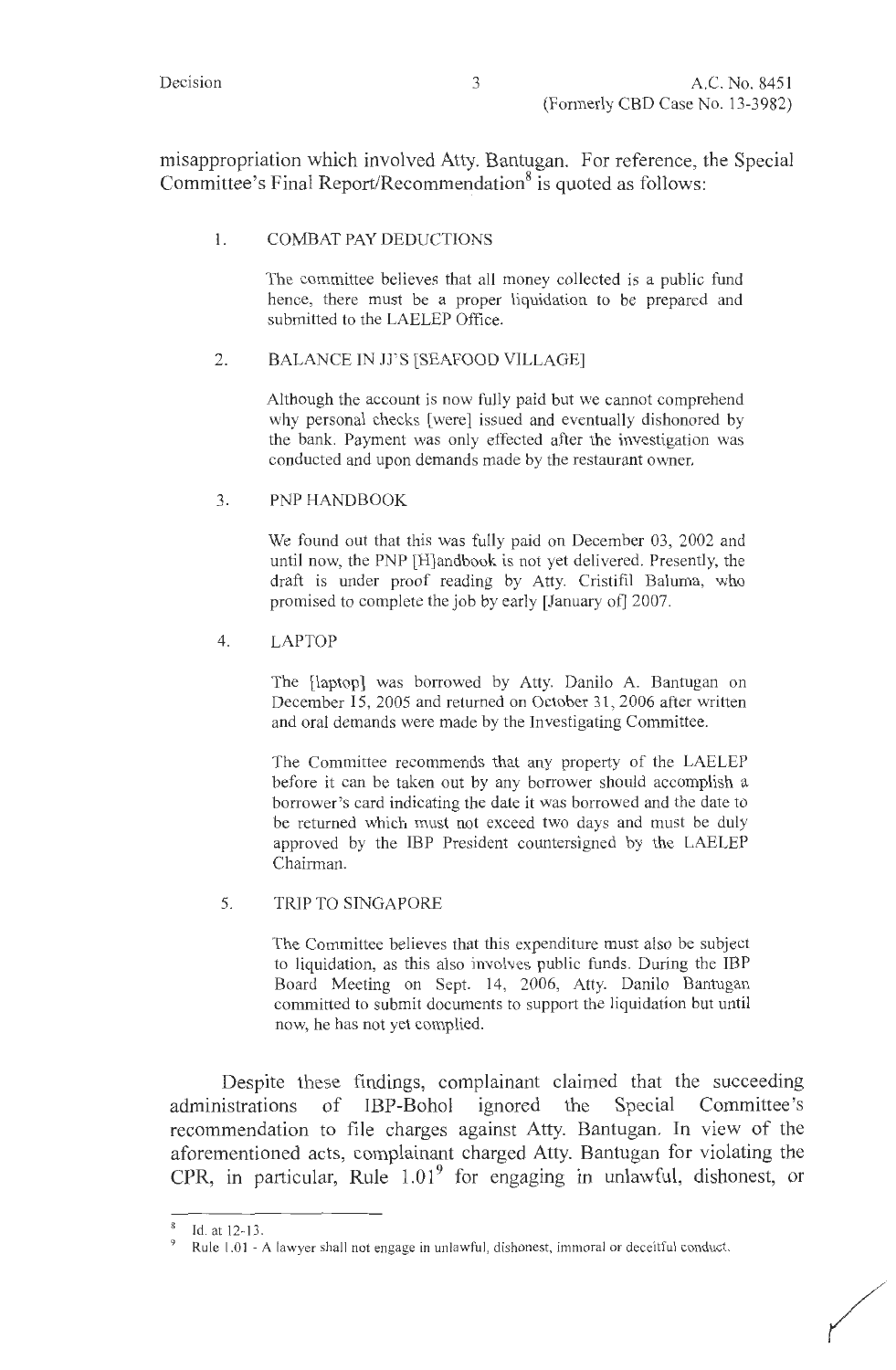deceitful conduct, as well as Rule  $7.03<sup>10</sup>$  for engaging in conduct that adversely reflects on his fitness to practice law.

The OCA endorsed the Letter-Complaint to the Office of the Bar Confidant (OBC) for whatever action it deemed appropriate.<sup>11</sup> The Court directed the IBP-Bohol and Atty. Bantugan to file their respective Comments.<sup>12</sup> Considering the seriousness of the allegations imputed against Atty. Bantugan, the OBC recommended that the case be referred to the IBP-Commission on Bar Discipline (IBP-CBD) for investigation and recommendation.<sup>13</sup> Meanwhile, receipt of evidence for the case was delegated to the President of IBP-Bohol.

In his Comment<sup>14</sup> and Position Paper,<sup>15</sup> Atty. Bantugan denied the charges against him. He stated that he was a City Councilor of Tagbilaran City, Bohol from 2001-2010; during which time he concurrently held the following positions in LAELEP: (a) technical committee member from 2001-2003; (b) pioneer committee member from 2003-2005; and (c) committee member from 2005-2007 and 2007-2009. As regards the alleged misuse of LAELEP funds, he claims that this issue was pursued by then IBP-Bohol President Atty. Salvador Diputado (2005-2007) as an election issue because he was seeking a seat in the Provincial Board of Bohol and campaigned for Atty. Antonio Amara, Jr., who was a rival candidate of Atty. Diputado in the IBP-Bohol elections. He claimed that complainant could have submitted this purported issue to the Supreme Court as early as 2002 or thereabouts, yet sent the Letter-Complaint not long after he acted as legal counsel for one Nemesio Barafon<sup>16</sup> in filing a Complaint for disbarment against complainant in 2009. In fine, he averred that the filing of the Letter-Complaint was an act of retaliation and a form of barratry on the part of complainant.

Further, Atty. Bantugan alleged that the accountability for LAELEP funds is to the Provincial Government of Bohol. He underscored that had there been anything irregular or unliquidated, the provincial government would not have regularly and continuously released funds since 2002. As regards the Philippine National Police **(PNP)** combat pay, he claims that the Special Committee ignored the affidavit of PNP Provincial Director Superintendent Sancho Bernales which he submitted to them for

 $10$  Rule 7.03 - A lawyer shall not engage in conduct that adversely reflects on his fitness to practice law, nor shall he, whether in public or private life, behave in a scandalous manner to the discredit of the legal profession.<br><sup>11</sup> Rollo, Vol. I, p. 15-A.

<sup>&</sup>lt;sup>12</sup> See Resolutions dated November 15, 2010 and March 21, 2012; id. at 26-27 and 48-49, respectively.<br><sup>13</sup> OBC Report and Recommendation dated April 26, 2013, id. at 62-64. See also Resolution dated July 3, 20 13, id. at 65-66.

 $14$  Id. at 50-52.

<sup>15</sup>*Rollo,* Vol. III, pp. 328-337. <sup>16</sup>*Rollo,* Vol. I, p. 50.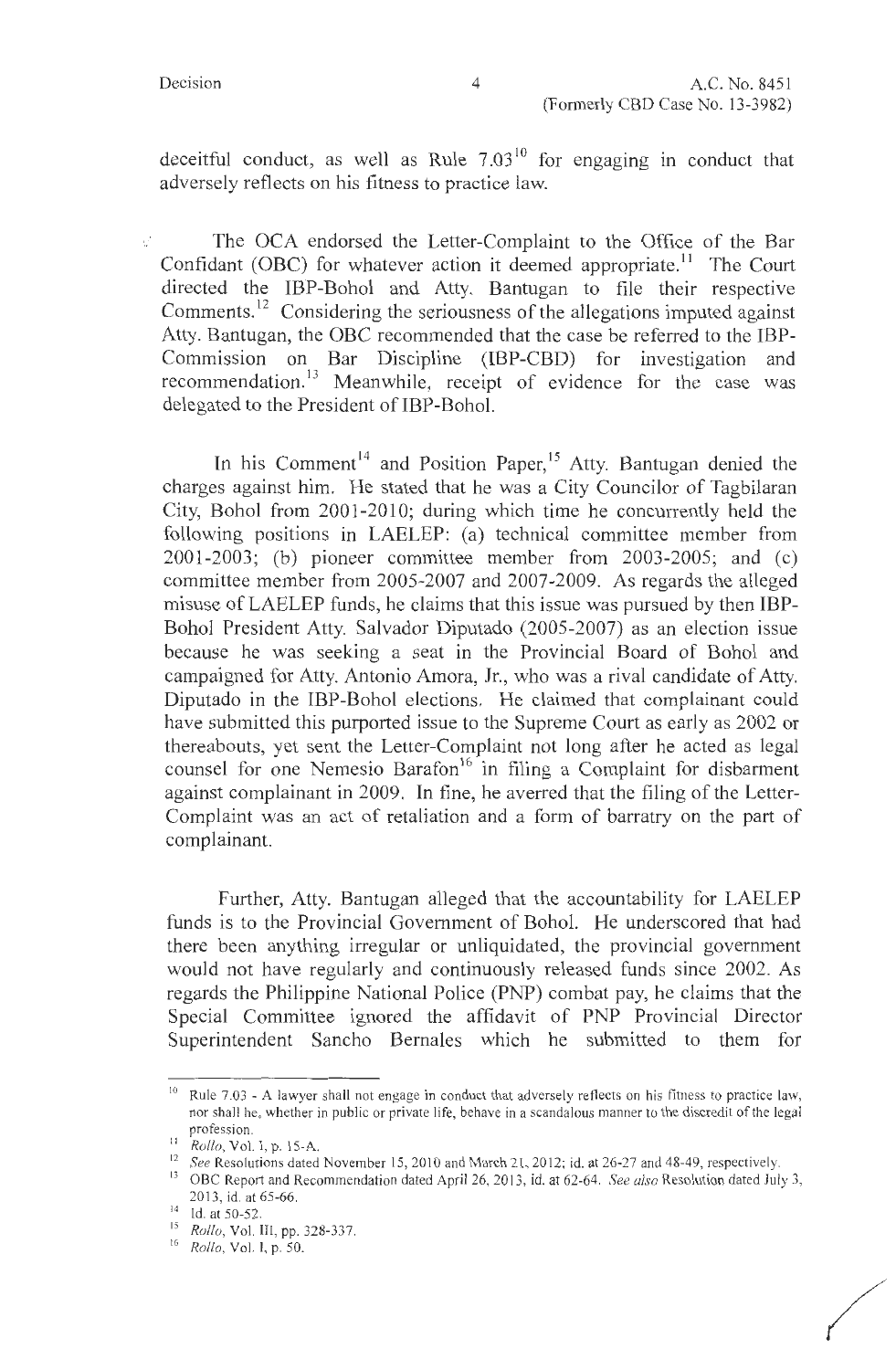consideration, which attested to the following facts: (1) he was designated as a Training Director and conducted a series of trainings; (2) he was tasked to manage the expenditures from the trainings, with the approval of the PNP Provincial Director; (3) to support the trainings, the PNP consented to a deduction from their personnel's combat pay, and thus, these money was purely a PNP Fund; and (4) he recommended that the excess combat pay deductions be given to LAELEP. With regard to the non-payment to JJ's Seafood Village, he claimed that he had a separate account with the establishment which was co-mingled by the Special Committee. As regards the trip to Singapore, he stated that he was one of the members of the IBP-Bohol delegation and questioned why he was singled out when the trip was fully documented and liquidated to the provincial government. As to the laptop, he denied possession of the same.

In its  $Comment<sup>17</sup>$  the IBP-Bohol averred that contrary to complainant's claim, its previous administrations had acted upon the investigation involving Atty. Bantugan. The IBP-Bohol Board of Officers for 2009-2011 adopted Resolution No. 17, Series of  $2009^{18}$  which endorsed the Special Committee's Final Report/Recommendation to the Provincial Government of Bohol for action under the premise that the funds allegedly misused were government funds. Likewise, the IBP-Bohol Board of Officers for 2011-2013 issued Resolution No. 5, Series of  $2011^{19}$  following up on the investigation conducted by the provincial government and requesting a copy of the results of the audit. However, no definite action was taken by the provincial government. The present administration of IBP-Bohol adopted the position of its previous administrations to the effect that it is the provincial government who should file the proper charges. In consideration, however, of the fact that IBP-CBD now possessed the records of the case, the IBP-Bohol submitted the resolution of the investigation on Atty. Bantugan to its sound judgment.

# *Report and Recommendation of the Investigating Commissioner*

In his Report and Recommendation<sup>20</sup> dated September 1, 2016, the Investigating Commissioner recommended the dismissal of the complaint without prejudice to its re-filing with supporting evidence. After examining the records of the case, he found that complainant failed to meet the

<sup>17</sup>*Rollo,* Vol. III, pp. 78-80.

<sup>18</sup> Id. at 83-84; *see* Board Resolution No. 17, Series of 2009 entitled, "A Resolution Endorsing the Special Committee to the Provincial Government [Through] the Governor and *Sangguniang Panlalawigan* of

Bohol for their Appropriate Action," dated September 25, 2009.<br><sup>19</sup>Id. at 81-82; *see* Board Resolution No. 5, Series of 2011 entitled, "A Resolution Requesting the Office of the Governor Through the Internal Audit Service (LAS) of the Provincial Government of Bohol to Provide the Integrated Bar of the Philippines-Bohol Chapter a Copy of the Official Result of the Audit Conducted on the LAELEP Funds that was Subject of the Investigation," dated June 15, 2011.<br><sup>20</sup> Supra note 3.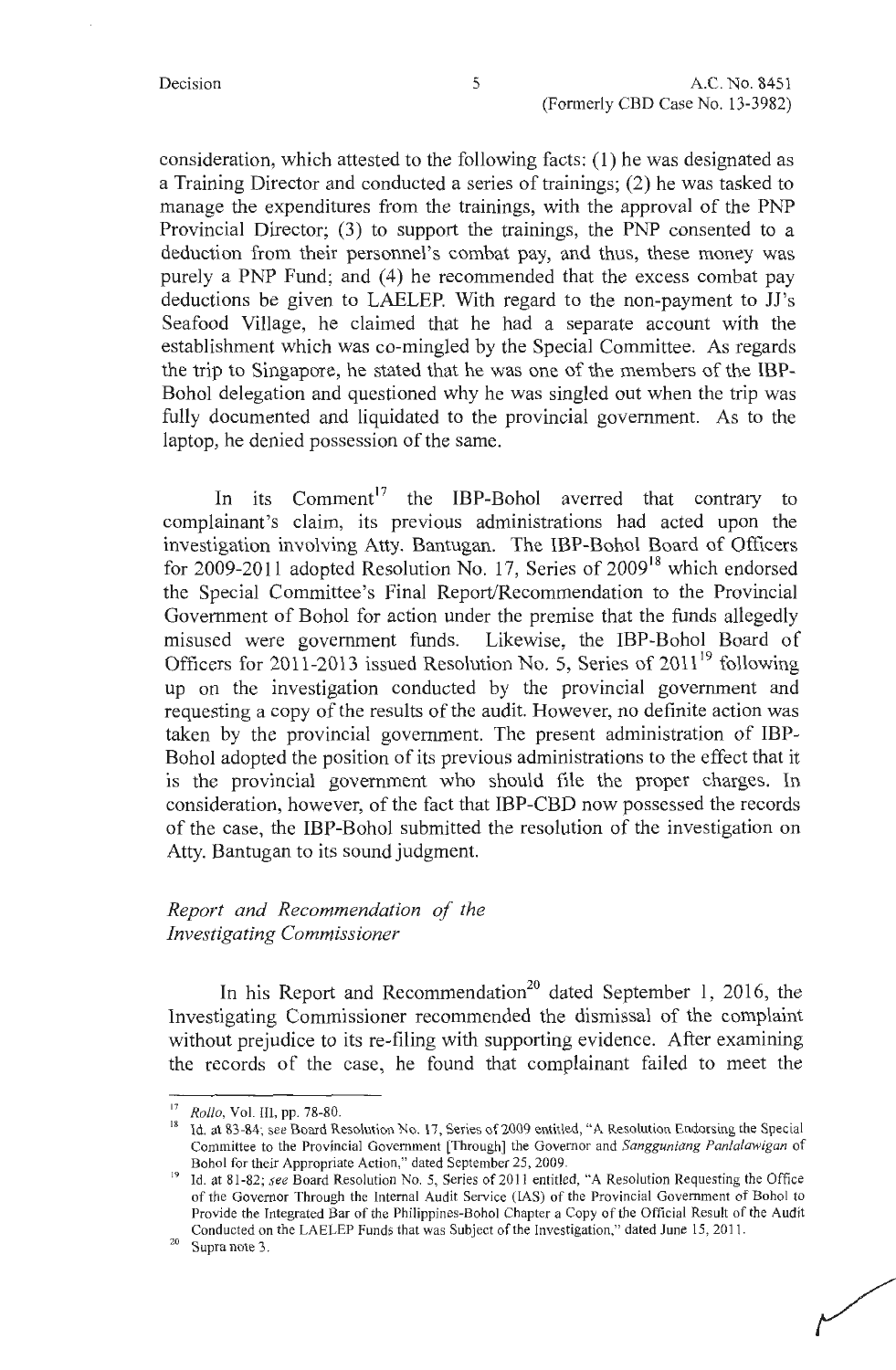quantum of proof of preponderance of evidence before Atty. Bantugan could be held administratively liable. He determined that the Special Committee's Final Report/Recommendation and the Minutes of the Joint Meeting of the IBP-Bohol Board of Officers and LAELEP, unsupported by documentary or any other evidence, cannot sustain a finding of misconduct. In fine, while the accusations against Atty. Bantugan portrayed him in a negative light, these were unfounded. Finally, the Investigating Commissioner underscored that while the IBP-BOG requested the submission of affidavits of the members of the Special Committee, relevant witnesses whom the Special Committee obtained evidence from or those with personal knowledge of the facts, as well as supporting documents as to the acts attributed to Atty. Bantugan, these were not complied with despite receipt of evidence for both parties being delegated to the current President of IBP-Bohol.

## *Recommendation of the IBP-BOG*

On March 1, 2017, the IBP-BOG issued Resolution No. XXII-2017- 839,<sup>21</sup> which reversed the recommendation of the Investigating Commissioner, thus:

RESOLVED to REVERSE the recommendations of the Investigating Commissioner and IMPOSE the penalty of SUSPENSION from the practice of law for two (2) years.

RESOLVED FURTHER, to direct CIBD Assistant Director Juan Orendain P. Buted to prepare an extended resolution explaining the Board's action.

In its Extended Resolution<sup>22</sup> dated July 5, 2018, the IBP-BOG ratiocinated that Atty. Bantugan was administratively liable for violation of Rules 1.01 and 7.03 of the CPR for the following reasons: (a) he acted with dishonesty when he failed to deliver the check for payment to JJ's Seafood Village for food and accommodation expenses and thereafter, attempted to pay the same by the issuance of a personal check which was subsequently dishonored; (b) he failed to contest substantially the allegations of misappropriation of funds pertaining to the PNP combat pay deduction, unliquidated checks, PNP Handbook, trip to Singapore, and his failure to return a laptop to IBP-Bohol; and (c) he failed to uphold the integrity and dignity of the legal profession and discredited the IBP-Bohol when the aforementioned acts were publicized in two local newspapers in Tagbilaran City.

*(* 

<sup>&</sup>lt;sup>21</sup> *Rollo*, Vol. III, pp. 541-542.

<sup>&</sup>lt;sup>22</sup> Id. at 509-517. Penned by Atty. Franklin B. Calpito, Deputy Director of the Committee on Integrity and Bar Discipline.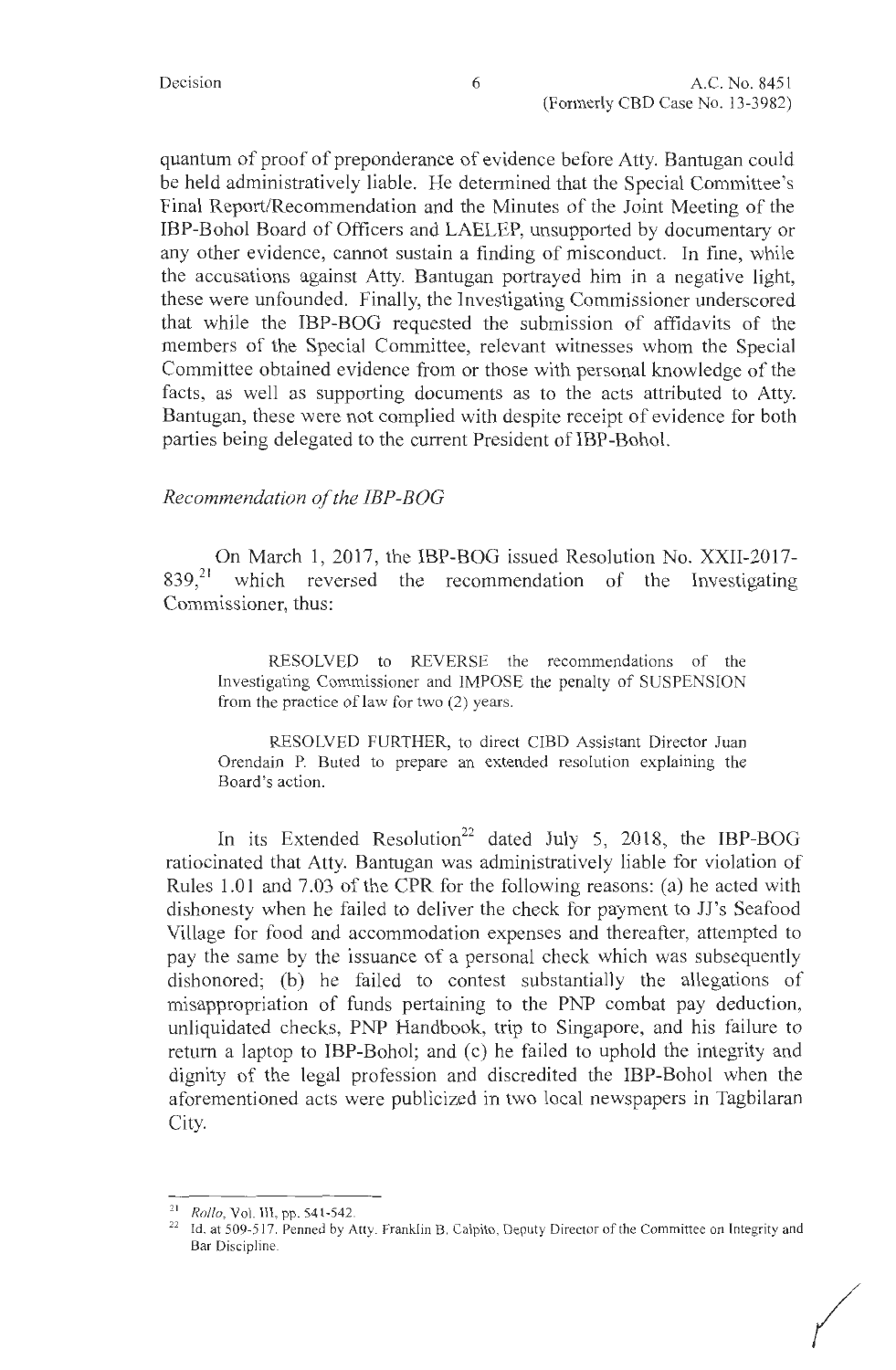On September 21, 2018, Atty. Bantugan filed a Motion for Reconsideration<sup>23</sup> and a Second Motion for Reconsideration with Leave to Admit Delayed Pleadings<sup>24</sup> dated September 30, 2019, both of which were opposed by complainant.

On December 6, 2018, the IBP-BOG issued a Resolution<sup>25</sup> denying the Motion for Reconsideration for failure to raise new matters which would otherwise convince the IBP-BOG to reverse its earlier ruling.

## **The Issue**

The essential issue in this case is whether Atty. Bantugan should be held administratively liable for violating Rules 1.01 and 7.03 of the CPR.

#### **The Court's Ruling**

The Court adopts the findings and recommendation of the Investigating Commissioner to dismiss the complaint against Atty. Bantugan, without prejudice to its re-filing with sufficient evidence.

At the onset, it bears to emphasize that the quantum of proof in administrative cases against members of the legal profession is substantial evidence, and not preponderance of evidence as stated by both the Investigating Commissioner and the IBP-BOG. This matter has been settled in the case of *Reyes v. Atty. Nieva*<sup>26</sup> thus:

**Besides, the evidentiary threshold of substantial evidence** - **as opposed to preponderance of evidence** - **is more in keeping with the primordial purpose of and essential considerations attending this type of cases. As case law elucidates, "[d)isciplinary proceedings against lawyers are** *sui generis."* Neither purely civil nor purely criminal, they do not involve a trial of an action or a suit, but is rather an investigation by the Court into the conduct of one of its officers. Not being intended to inflict punishment, it is in no sense a criminal prosecution. Accordingly, there is neither a plaintiff nor a prosecutor therein. It may be initiated by the Court *motu proprio.* **Public interest is its primary objective, and the real question for determination is whether or not the attorney is still a**  fit person to be allowed the privileges as such.  $x \times x$  (Emphases supplied)

<sup>23</sup> Id. at 518-521.

<sup>&</sup>lt;sup>24</sup> Id. at 574-577.<br><sup>25</sup> Id. at 539-540.<br><sup>26</sup> 794 Phil. 360, 379 (2016).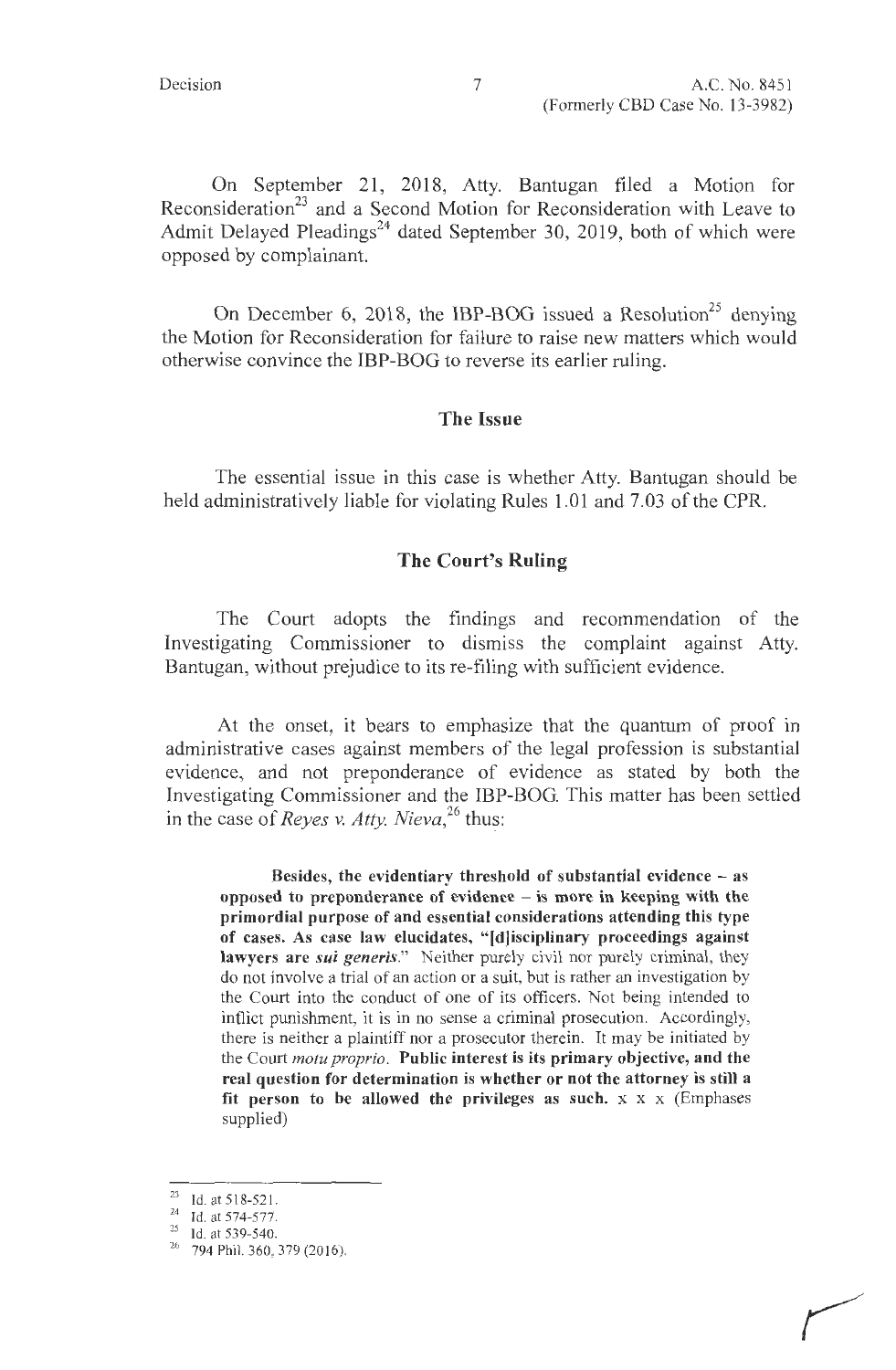This was the same conclusion in the recent case of *Spouses Nocuenca v. Atty. Bensi,<sup>27</sup>*further citing *Reyes* and *Dela Fuente Torres v. Dalangin<sup>28</sup>* which stated that substantial evidence, or "that amount of relevant evidence which a reasonable mind might accept as adequate to support a conclusion" is the evidentiary threshold in administrative cases.

In this case, Atty. Bantugan was charged with violations of Rules 1.01 and 7 .03 of the CPR which stemmed from his alleged misuse of LAELEP funds and property. According to the Special Committee, Atty. Bantugan committed the following acts:<sup>29</sup> (1) received  $P150,000.00$  as combat pay fee deductions; (2) paid LAELEP's obligation with JJ's Seafood Village with the issuance of a personal check which was dishonored, but now fully satisfied; (3) failed to liquidate a total amount of  $P197,960.00$  consisting of two checks in his name for a trip to Singapore; (4) based on oral information from different personalities, Atty. Bantugan was in prolonged possession of a laptop belonging to IBP-Bohol; and (5) unduly retained possession of the PNP Handbook whose reproduction was forestalled despite full payment. The alleged commission of these acts were primarily established by the complainant through the presentation of the Special Committee's Final Report/Recommendation and Minutes of the Joint Meeting by the IBP Board of Officers and the LAELEP. It bears to note however that the aforementioned acts were not supported by any other evidence, documentary or otherwise.

In administrative proceedings, the burden of proof lies upon the complainant. For the Court to exercise its disciplinary powers, the case against a respondent must be established by convincing and satisfactory proof.<sup>30</sup> As aptly found by the Investigating Commissioner, the evidence presented by complainant does not sufficiently establish the facts from which her Letter-Complaint is based, to wit:

Scrutiny of the records of this case show that while the minutes of IBP Bohol Chapter meetings and the final report of the Special Committee, which paint an unflattering portrait of Atty. Bantugan and concluded that he is guilty of the fiscal misdeeds attributed to him, were indeed forwarded to the IBP-CBD, there is an unfortunate absence of evidence to support these findings. There is not a single dishonored check, demand letter, or any kind of documentary or other evidence to buttress the finding of the Special Committee that respondent Atty. Bantugan had failed to make a proper accounting or liquidation of funds, refused to return LAELEP equipment, appropriated for his personal use a check intended for payment to a restaurant, etc.<sup>31</sup> (Underscoring supplied)

<sup>27</sup> A.C. No. 12609, February 10, 2020.<br>
<sup>28</sup> 822 Phil. 80 (2017).<br> *Rollo*, Vol. I, pp. 10-11 and 14.<br>
<sup>30</sup> *Villatuya v. Atty. Tabalingcos*, 690 Phil. 381, 396 (2012).<br> *Rollo*, Vol. III, pp. 551-552.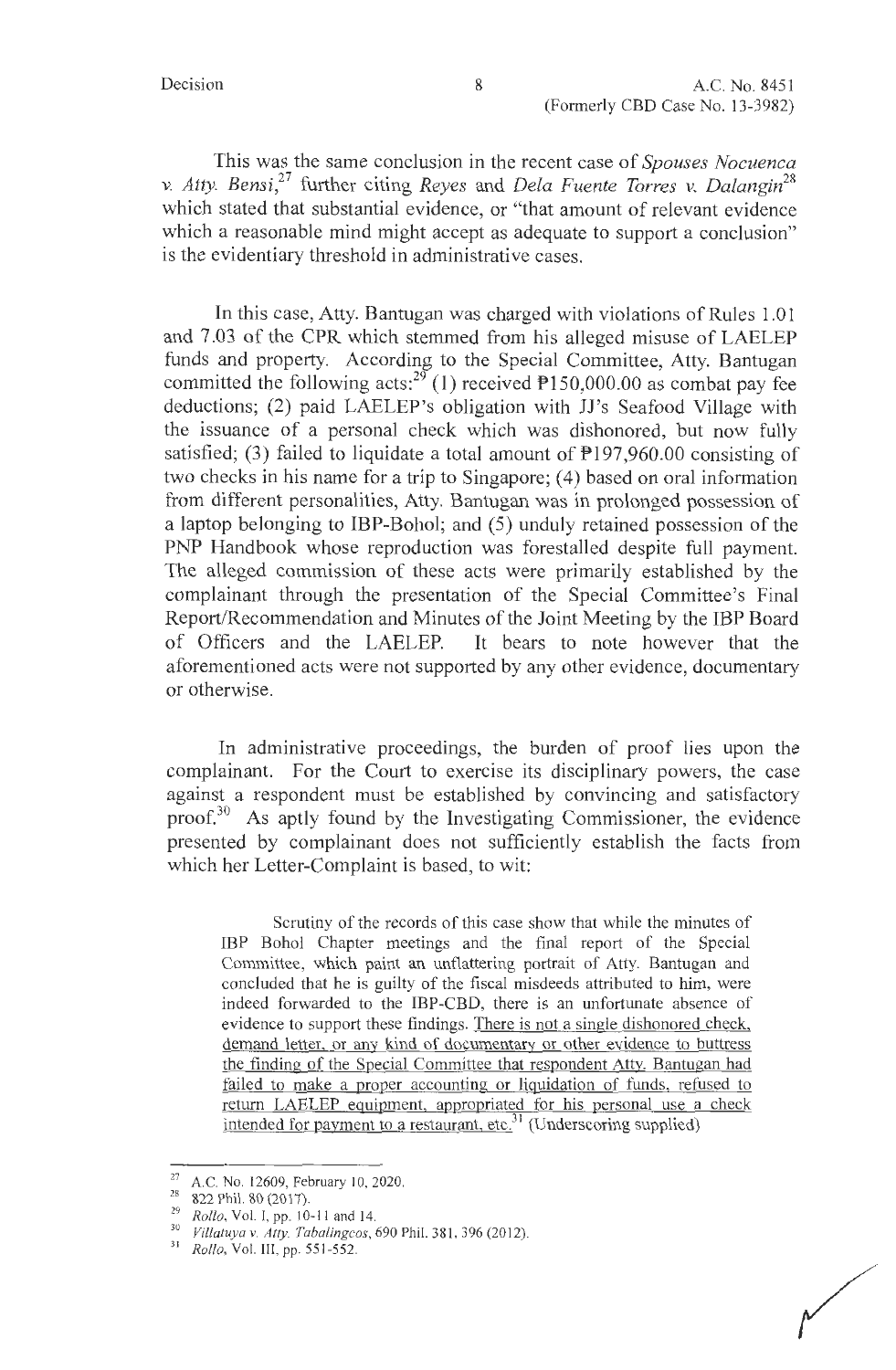The Court finds no cogent reason to depart from this finding considering that our own review of the records of the case leads us to the same conclusion. The Special Committee's Final Report/Recommendation<sup>32</sup> and the Minutes of the Joint Meetings of the IBP Board of Officers and the LAELEP Special Committee dated January 15, 2007<sup>33</sup> and January 23, 2007<sup>34</sup> alone cannot substantiate complainant's allegations of alone cannot substantiate complainant's allegations of misappropriation against Atty. Bantugan. The Special Committee's Final Report/Recommendation does not cite any basis for its findings and conclusions, considering the fact that what is involved in this controversy are dishonored checks, demands for payment, liquidation, and accounting. Moreover, in the Court's assessment, a plain reading of the Minutes of the Joint Meetings even weaken the case of complainant. In response to a query as to why the Special Committee's recommendation was to file an administrative, civil and/or criminal action, but qualified it with the statement, "if *evidence so warrants;"* a member of the Special Committee replied that they were not making a conclusion on the investigation, but were leaving it to the Board to decide.<sup>35</sup> Similarly, the Special Committee also refrained from giving a categorical assessment on the sufficiency of the evidence on hand to substantiate Atty. Bantugan's misconduct.<sup>36</sup>

The paucity of the evidence against Atty. Bantugan is further underscored by the fact that IBP-BOG requested the submission of affidavits by the members of the Special Committee and all the other relevant witnesses which the Special Committee may have received evidence from, or who may have personal knowledge of the facts, as well as supporting documents relating to the acts attributed to Atty. Bantugan. 37 Records show that the reception of evidence for this disciplinary case was referred to the President of IBP-Bohol; hence, the convenience in obtaining these documents yet for some reasons, this was not accomplished.<sup>38</sup> Lastly, it bears pointing out that complainant was neither a member of the IBP Board of Officers or LAELEP, nor does she appear to have attended the Joint Meetings to provide insight as to the deliberations of its members and the context of their statements. Otherwise stated, she has no personal knowledge of the facts relating to Atty. Bantugan's alleged misuse of LAELEP funds and the investigation conducted, save from what she gleaned from the Final Report/Recommendation of the Special Committee and the Minutes of the Joint Meetings between the IBP Board of Officers and the LAELEP.

<sup>32</sup> Supra note 8. 33 *Rollo,* Vol. I, pp. 4-6.

See letter G, sub-item 1 of the Minutes of the Joint Meeting of the IBP Board of Officers and LAELEP Special Committee dated January 23, 2007, id. at 9.

<sup>36</sup> Id.

<sup>&</sup>lt;sup>37</sup> *Rollo*, Vol. III, p. 508.<br><sup>38</sup> Id. at 508 and 513.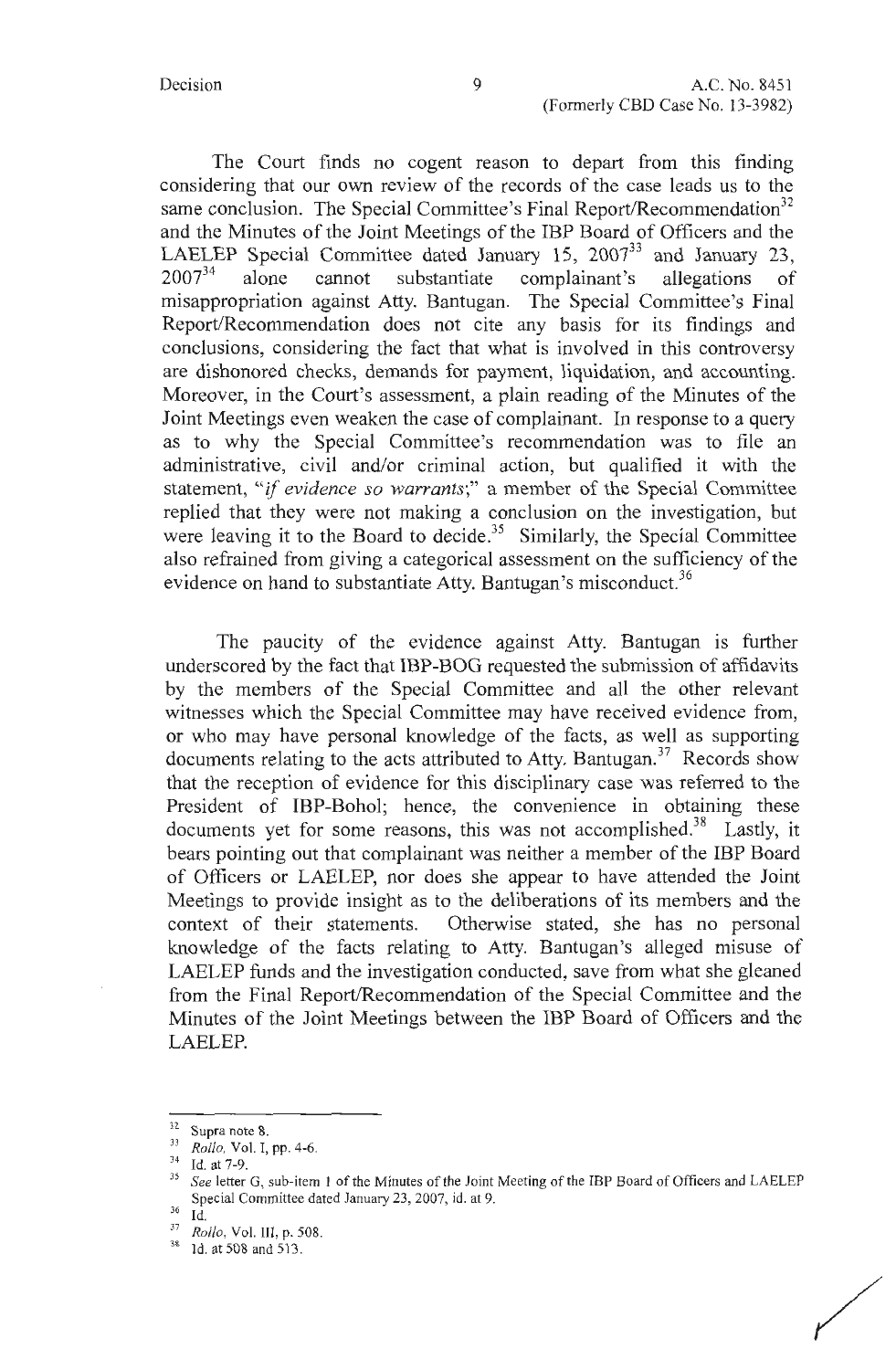The burden of proof in disbarment and suspension proceedings always rests on the complainant. While administrative cases call for the lowest standard of proof, it cannot be overemphasized that mere allegation is not evidence, nor is it equivalent to proof.<sup>39</sup> The Court's disquisitions, in the case of *BSA Tower Condominium Corporation v. Atty. Reyes*  $II^{40}$  *is* instructive:

**The Court has consistently held that an attorney enjoys the legal presumption that he is innocent of the charges against him until the contrary is proved,** and that as an officer of the court, he is presumed to have performed his duties in accordance with his oath. Burden of proof, on the other hand, is defined in Section 1 of Rule 131 as the duty of a party to present evidence on the facts in issue necessary to establish his claim or defense by the amount evidence required by law.

Jn administrative proceedings, the quantum of proof necessary for a finding of guilt is substantial evidence, which is that amount of relevant evidence that a reasonable mind might accept as adequate to support a conclusion. Further, **the complainant has the burden of proving by substantial evidence the allegations in his complaint. The basic rule is that mere allegation is not evidence and is not equivalent to proof.**  Likewise, charges based on mere suspicion and speculation cannot be given credence. (Emphases supplied)

A member of the Bar may be so removed or suspended from office as an attorney for any deceit, malpractice or misconduct in his office. $41$  The word "conduct" used in the rules is not limited to conduct exhibited in connection with the performance of the lawyers' professional duties, but it also refers to any misconduct, although not connected with his professional duties that would show him to be unfit for the office and unworthy of the privileges from which his license and the law confer upon  $\lim_{n \to \infty}$  Thus, lawyers must conduct themselves beyond reproach at all times, whether they are dealing with their clients or the public at-large, and a violation of the high moral standards of the legal profession justifies the imposition of the appropriate penalty, including suspension and disbarment.<sup>43</sup> It cannot be gainsaid that the accusations against Atty. Bantugan certainly portray him in a negative light. Neither can his defenses be characterized as sufficient to wholly exculpate him from any liability insofar as he primarily proffered the defenses of denial, ill motive on the part of complainant, mere mismanagement of his affairs insofar as the matter of issuance of a personal check for the balance of JJ's Seafood Village is concerned and finally, as proof of his proper accounting and non-misuse of funds, the continued

*f* 

<sup>39</sup>*Atty. Dela Fuente Torres v. Atty. Dalangin,* 822 Phil. 80, IOI (2017), citing *Cabas v. Alfy. Sususco,* 787 Phil. 167, 174 (2016).<br>
40 A.C. No. 11944, June 20, 2018, 867 SCRA 12, 18-19.<br>
41 RULES OF COURT, Rule 138, Sec. 27.

<sup>41</sup><sup>R</sup> ULES OF COURT, Rule 138, Sec. 27. 42 *Orbe v. Atty. Adaza,* 472 Phil. 629, 633 (2004). 43 *Velasco v. Atty. Doroin,* 582 Phil. I, 8-9 (2008).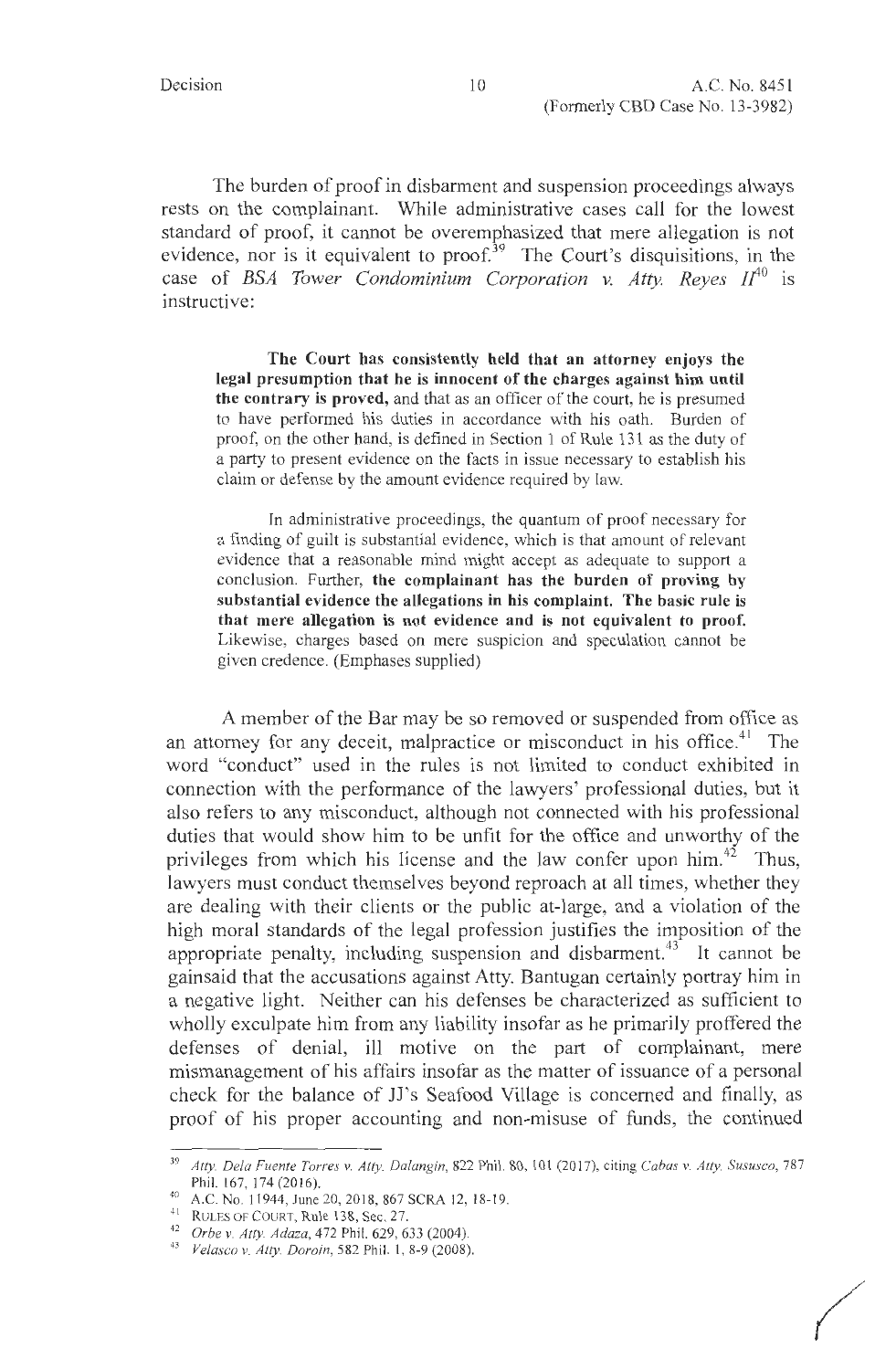release by the provincial government of funding for LAELEP's projects. However, under the circumstances of this case, the Court finds that the weakness of Atty. Bantugan to substantially contest the charges against him does not evince his guilt as to warrant the imposition of disciplinary action.

It has been held that charges meriting disciplinary action against a member of the Bar generally involve the motives that induced him to commit the acts or acts charged, and that, to justify disbarment or suspension, the case against him must be clear and free from doubt, not only as to the acts charged, but as to his motive.<sup>44</sup> As punishment by disbarment or suspension will deeply affect a lawyer's professional life, neither should be imposed unless the case against him is free from doubt not only as to the acts charged, but as to his motive.<sup>45</sup> Taking together the plausibility of the defenses put forth by Atty. Bantugan coupled with the absence of any substantial evidence as to characterize his acts as willful and committed with wrongful intent, the Court cannot discount the possibility that these stem from a mere error of judgment. Indeed, while the Court will not hesitate to mete out the proper disciplinary punishment upon lawyers who have failed to live up to their sworn duties, neither will it hesitate to extend its protective arm to them when the accusation against them is not indubitably proven.<sup>46</sup>

Except for complainant's allegations, she failed to present sufficient evidence to substantiate the allegations in her Letter-Complaint. The standard of substantial evidence is satisfied when there is reasonable ground to believe, based on the evidence submitted, that Atty. Bantugan is responsible for the misconduct complained of. It need not be overwhelming or preponderant, as is required in an ordinary civil case or evidence beyond reasonable doubt as is required in criminal cases, but the evidence must be enough for a reasonable mind to support a conclusion. Here, the Court is not satisfied that the evidence presented by complainant has met this threshold as to hold Atty. Bantugan administratively liable and for this reason, dismisses the complaint against him. The Court, however, must clarify that its ruling is limited to the sufficiency of the evidence presented against Atty. Bantugan and is not a final pronouncement as to his innocence of the charges imputed against him.

**WHEREFORE,** premises considered, the Court **DISMISSES** the Letter-Complaint against respondent Atty. Danilo A. Bantugan for lack of sufficient evidence.

<sup>44</sup>*Osop v. Ally. Fontanilla,* 417 Phil. 724, 730 (200 I).

 $^{45}$  Id.

<sup>46</sup>*Alty. Guanzon v. Ally. Dojil/o,* A.C. No. 9850, August 6, 2018, 876 SCRA 245, 253.